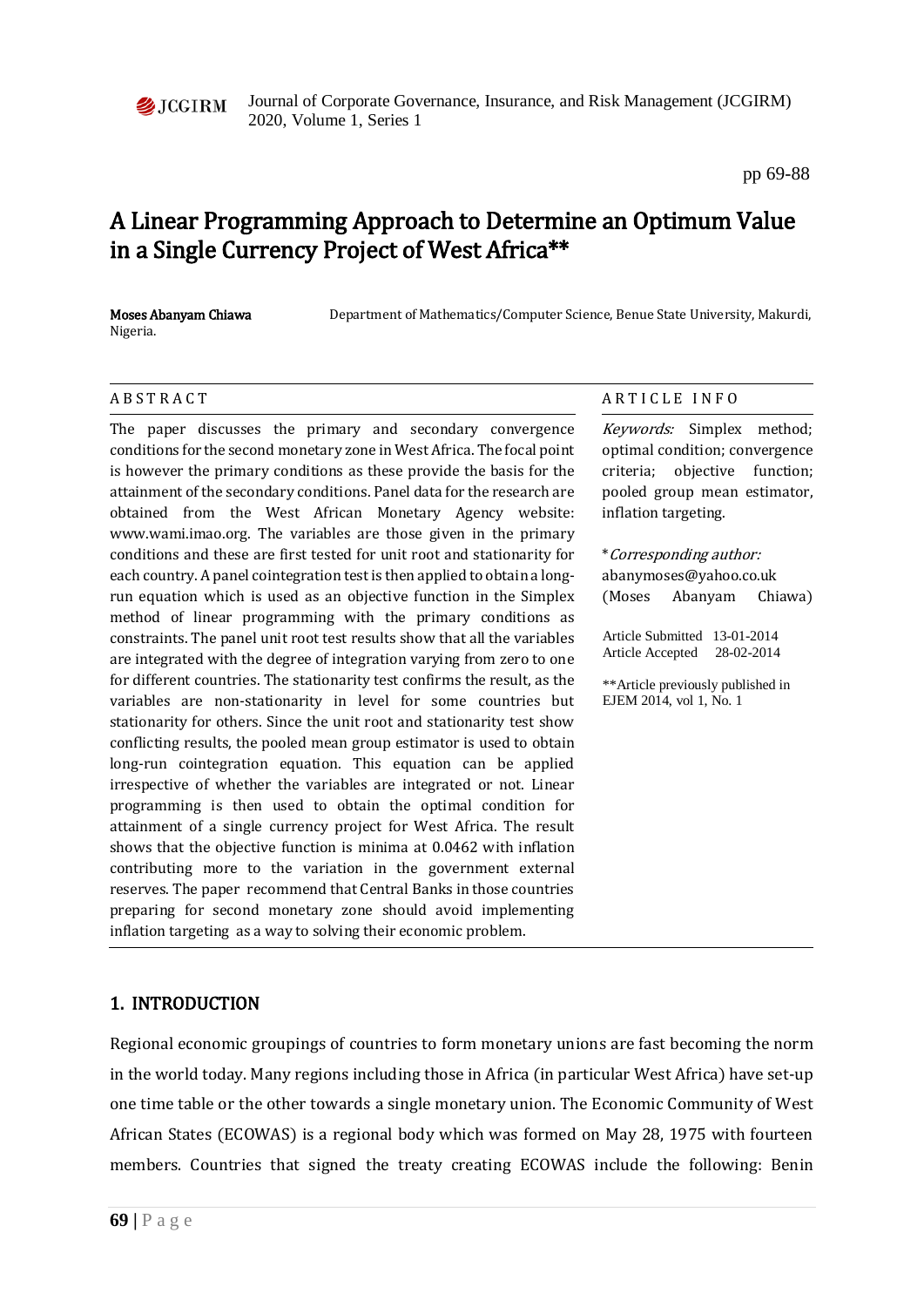Republic, Burkina Faso, Gambia, Ghana, Guinea Bissau, Guinea Conakry, Ivory Coast, Liberia, Mali, Niger, Nigeria, Senegal, Sierra Leone and Togo. Out of these countries, eight of them, Benin Republic, Burkina Faso, Guinea Bissau, Ivory Coast, Mali, Niger, Senegal and Togo already have a single monetary union, Union Économique et Monétaire Ouest-Africaine (UEMOA) using a single currency, franc de la Communauté Financière de l'Afrique (CFA franc), and a common central bank, the Banque Centrale des Etats de l'Afrique de Ouest (BCEAO) (Benassy-Quere and Coudet, 2005).

The issue of a single monetary zone for the West African sub-region was on the initial agenda of the ECOWAS members at its inception in 1975 (Masson and Pattillo, 2001). They formulated the following primary objectives as targets to be achieved:

- (i) Integration of monetary and fiscal policies to eventually create a common market,
- (ii) Creation of a single currency,
- (iii) Improve welfare of members through intra-regional trade (see Masson and Pattillo, 2001 & Ogunkola, 2005 for details).

The initial enthusiasm of members made them to pursue these objectives with vigor (Ojo, 2003). The lack of economic power however made the volume of intra-regional trade to be very low (Itsede, 2002 and Ogunkola, 2005). Similarly the objective to form a single monetary union for the entire region is still far away from being realized (Benassy-Quere and Coudet, 2005). Instead the five Anglophone countries Ghana, Nigeria, The Gambia, Guinea and Sierra Leone have gone ahead to initiate another monetary union tagged "The West African Monetary Zone (WAMZ)" which is expected to merge with the UEMOA after its take-off on December 1, 2015. Till date there is no assurance that this arrangement for the five countries will work.

Four primary and six secondary convergence criteria have been agreed upon. The targets and schedule of primary and secondary convergence criteria are shown in Table 1 and Table 2 below.

| Criteria                                                                | <b>Benchmark</b>                             |
|-------------------------------------------------------------------------|----------------------------------------------|
| <b>Inflation Rate</b>                                                   | Single digit $\leq$ (10%)<br>$\geq$ 3 months |
| Gross External reserves (Months of Imports)                             |                                              |
| Central Bank Financing of Fiscal deficit as % of Previous Tax's Revenue | $\leq 10\%$                                  |
| Fiscal Deficit/Surplus/GDP (%) Excl. Grants                             | $\leq 4\%$                                   |

# Table 1: Targets for Primary Convergence Criteria

# Table 2: Targets for Secondary Convergence Criteria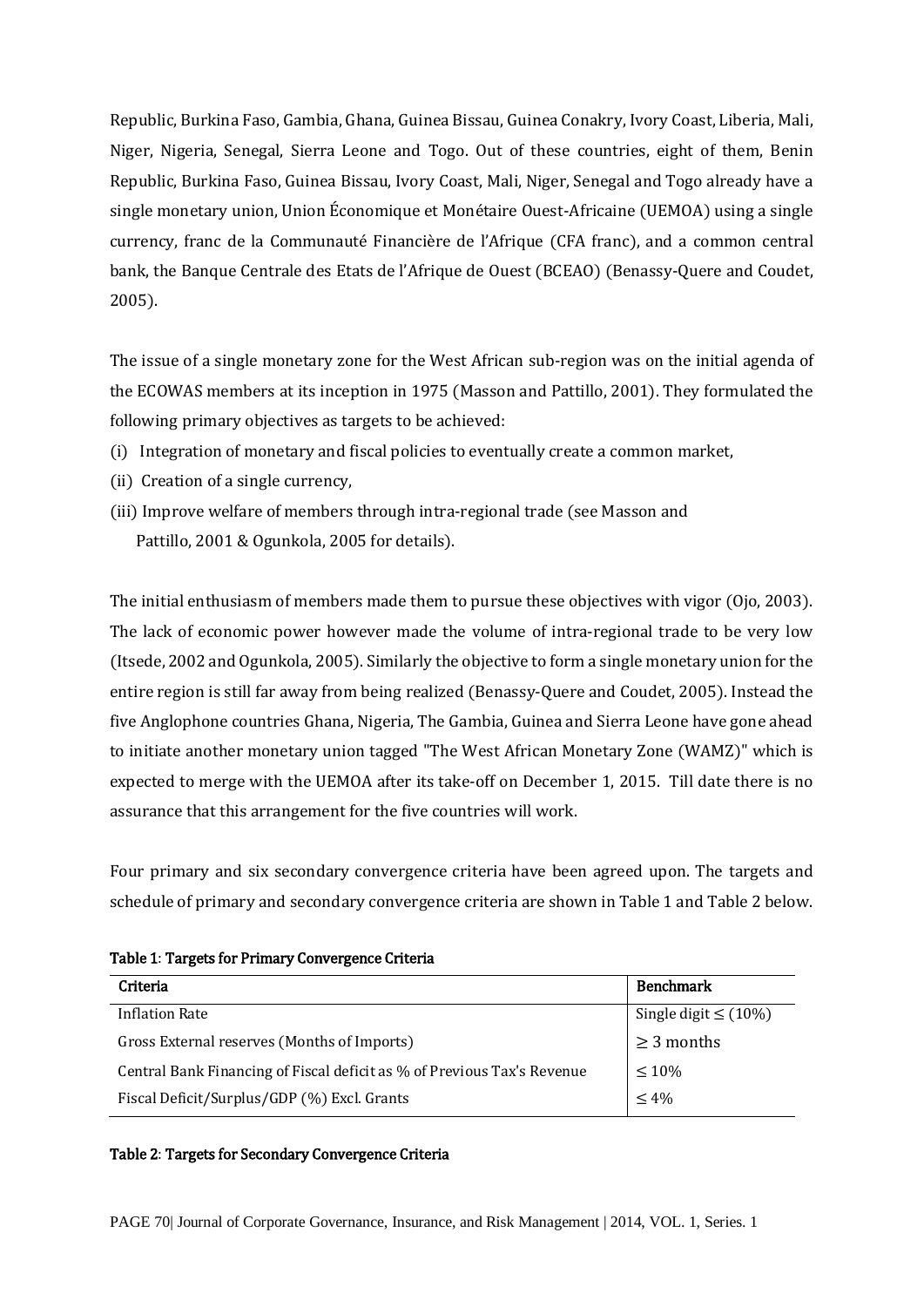| Criteria                                           | <b>Benchmark</b> |
|----------------------------------------------------|------------------|
| Change in Domestic Arrears                         | $\leq 0\%$       |
| Tax Revenue/GDP ratio                              | $\geq 20\%$      |
| Salary Mass /Total Tax Revenue                     | $\leq 35\%$      |
| Exchange Rate (+:Depreciation/ -: Appreciation)    | $\leq\pm$ 15%    |
| Real Interest Rate                                 | $> 0\%$          |
| Domestically Financed Investments/Domestic Revenue | > 20%            |

The core issues under the ECOWAS monetary union are the convergence in microeconomic variables and stability of exchange rate as stated in the primary and secondary convergence criteria. In addition to facilitating policy coordination, it affords the opportunity to ensure microeconomic stability (WAMA, 2009). Available literature (WAMA, 2009 & Egwaikhide and Ogunleye, 2010) shows that as at end of 2008 three primary criteria were satisfied except inflation whose average was 13.6 above the targeted value ( $\leq$ 10%). It is sad to note that from that point, these countries could not maintain the momentum for which they used to satisfy these primary conditions. As demonstrated above, all the countries performed poorly in attaining the targets set by the monetary agency. The five countries have to tighten their belts if not, the dream of a single currency come December 2015 will be a mirage.

The past had not been pleasant for ECOWAS, in terms of implementation of set goals. The objectives set by the regional body have not been achieved on time. The region remains amongst the poorest in the world, with weak institutions as reported in Benassy-Quere and Coudet (2005) and Roudet et al. (2007). The big question is, "can the goals set by ECOWAS be achieved in the near future?"

Many solutions have been suggested in the literature as documented by Ojo (2003), Itsede (2002), Obadan (2002), Ogunkola (2002), Masson and Pattillo (2001, 2003), Benassy-Quere and Coudet (2005), Ogunkola (2002, 2005) and WAMI (2006, 2007). Masson and Pattillo (2001) for instance argued in favour of genuine trade liberalization as a precondition for successful monetary unification with an independent single currency. Quoting from Hanink and Owusun (1998), and Yeats (1998), they observed that because of low market potentials, high transportation costs, similar factor endowments, liberalization might not be the solution. Itsede (2002) quoting from Corden (1972) emphasized the concept of monetary union as premised on two essential but interwoven parts. These include: exchange rate union which is an area in which exchange rates bear permanent relationship to each other and currency convertibility where exchange rate controls are permanently removed. Monetary union is then defined as the existence of a single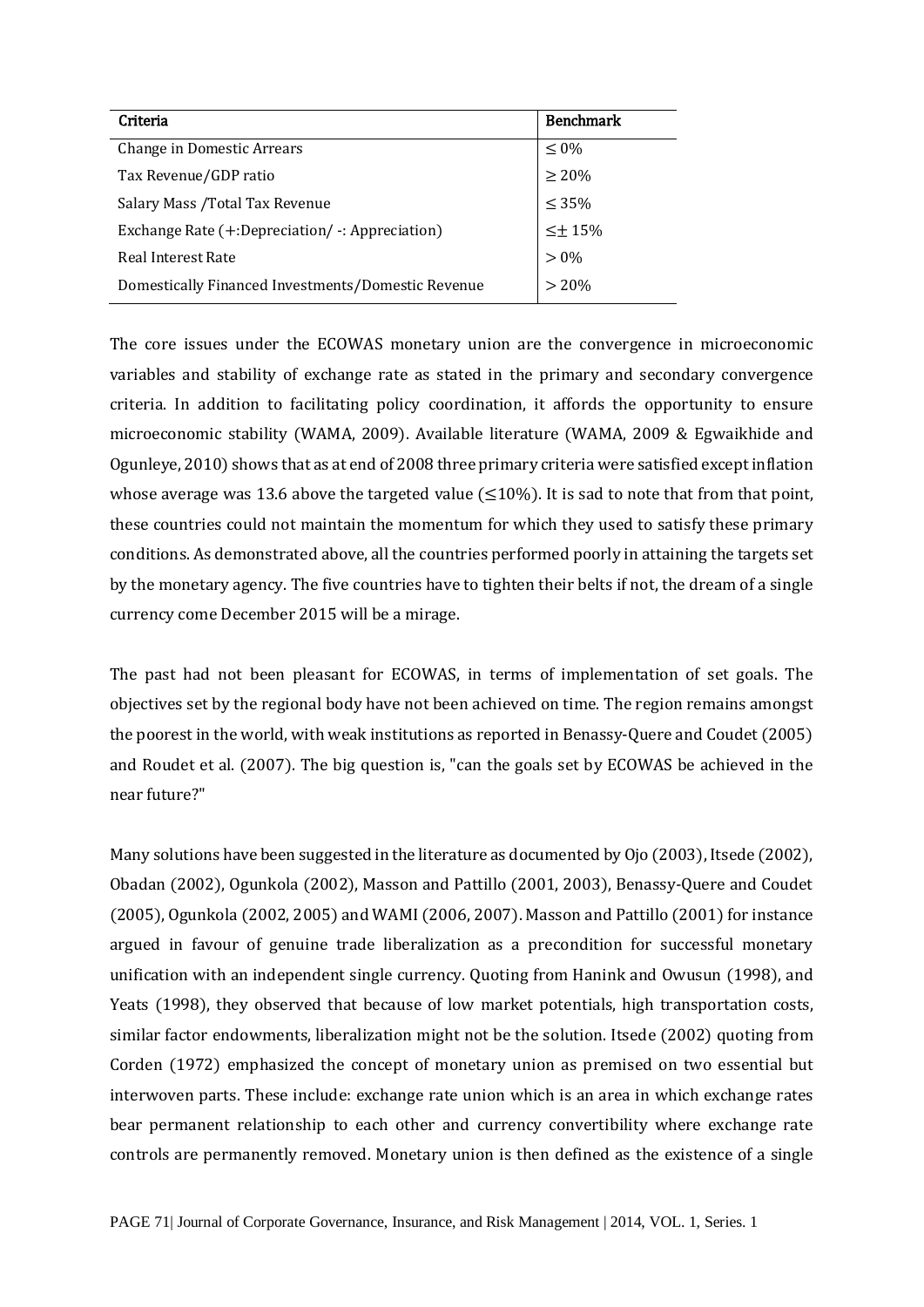monetary zone with a high degree of monetary stability in furtherance of economic integration (Itsede, 2002).

Other obstacles besides the conditions laid in the  $OCA<sup>1</sup>$  $OCA<sup>1</sup>$  $OCA<sup>1</sup>$  theory that militate against monetary integration all over the world are lack of commitment, political will and strong leadership to implement the policies and actions that will move the programmes forward (Itsede, 2002). In West Africa, another factor is the non convertibility of the currencies of countries in the zone. Besides the UEMOA countries that already use the CFA Franc whose convertibility is backed by the French Treasury, all the other currencies (including the Nigerian naira) are not yet fully convertible. According to Obadan (2002), for a monetary union to be successful, the several currencies in the integrating zone must be fully convertible one into the other at permanently fixed exchange rates, thereby effectively creating a single currency. As stated earlier, the focus of the paper is to use the convergence criteria given at Table 1 to obtain an optimum convergence point for these economic variables. This point is to serve as a point of convergence to be satisfied by the primary conditions, hence this study.

#### **2. THEORETICAL FRAMEWORK**

 $\overline{a}$ 

Before the commencement of monetary union, conditions for sustenance have to be in place. Implementing the monetary union before these primary and secondary convergence conditions are satisfied is like putting the cart before the horse, a major asymmetric shock would result in unbearable pressure within the union because of limited mobility and inadequate fiscal redistribution (Yuen, 2008). There is a common understanding that lasting economic convergence is a main panacea for a full monetary union. As such, significant degrees of convergence will have to be attained prior to monetary unification. The steps to be taken will be interdependent and will reinforce one another, in particular the development of monetary unification, must be based on sufficient progress in the field of convergence and then the unification of economic policies (Yuen, 2008).

The quantity theory of money explains the relationship between money supply and inflation. It states that there is direct relationship between quantity of money in an economy and prices of goods and services. In its simplest form the theory could be expressed as MV=PQ, where M is the money supply in an economy, V is the velocity of money in expenditures, P is the price level associated with

<span id="page-3-0"></span> $<sup>1</sup>$  An Optimum Currency Area (OCA) is an area that maintains fixed exchange rate within their members, and</sup> flexible exchange rate with trading partners outside the area (Appleyard and Field, 1998).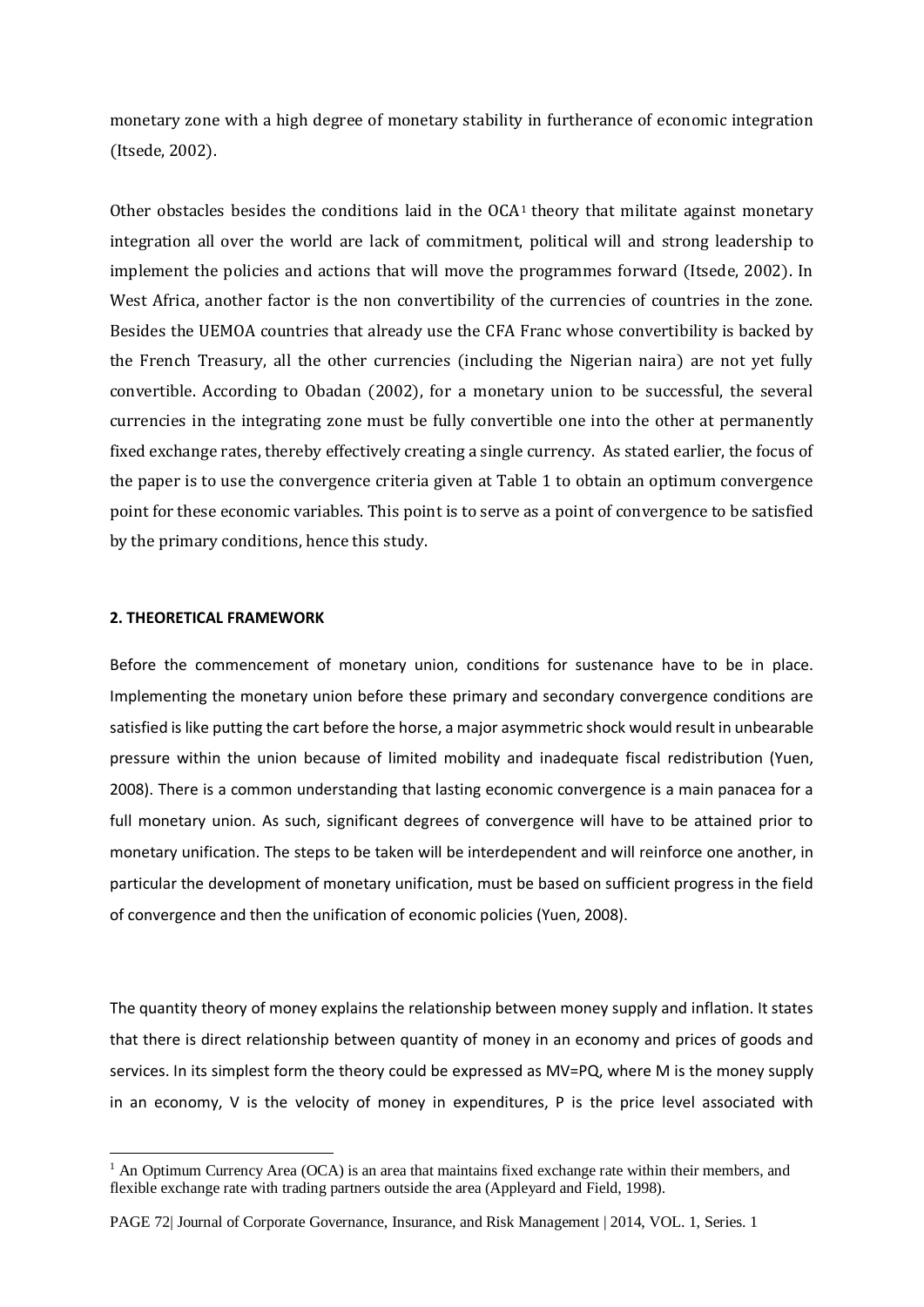transactions for the economy and Q is the real output. The equation assumes that V and Q are constant in short terms. This has however been criticized by prominent economists like Keynes, especially the assumption that V is constant (Catao and Terrones, 2003).

The criticisms above suggest the relaxation of the assumptions underlying the quantity theory of money. The relaxation allows for a broader analysis of the possible interactions among the variables in the identity. Thus, given that the percentage change in a product, say U and V which is equal to the sum of the percentage changes ( $\Delta U + \Delta V$ ). The quantity theory could be rewritten in terms of percentage changes as: Δπ + ΔQ = ΔM + ΔV. Rearrange the variables to get the identity:

$$
\Delta M_t = \Delta \pi_t + \Delta Q_t - \Delta V_t \tag{1}
$$

Equation (1) implies that an increase in money supply leads to increase in inflation or output. In other words, a decrease in money supply leads to decrease in inflation or output. Thus a decrease in velocity or a combination of changes in these variables (depending on a number of factors) such as elasticity of supply and the level of unemployment in the economy concerned leads to increase in money growth or decrease in inflation.

The relationship between fiscal deficit to GDP ratio and inflation has been investigated by many authors including Catao and Terrones (2003), Bhattacharya (2009) and Ammama et al. (2011). A study conducted by Catao and Terrones (2003) for 23 countries found that a 1% reduction in ratio of fiscal deficit to gross domestic product (GDP) ratio lower long-run inflation by 1.5 to 6%. They concluded that fiscal deficit is efficient determinant of inflation. Similarly, Bhattacharya (2009) tested the effect of fiscal deficit on inflation and concluded that any increase in demand caused by large deficit will raise prices. Simulation studies by Solomon and De-Wet (2004) indicate that inflation is very responsive to shocks in budget deficit as well as GDP. These studies did not investigate convergence, and the use the linear programming approach as adopted in this paper. Moreover, their focus was on long-run economic relationship between these variables.

#### **3. MATERIALS AND METHODS**

#### **3.1. Data**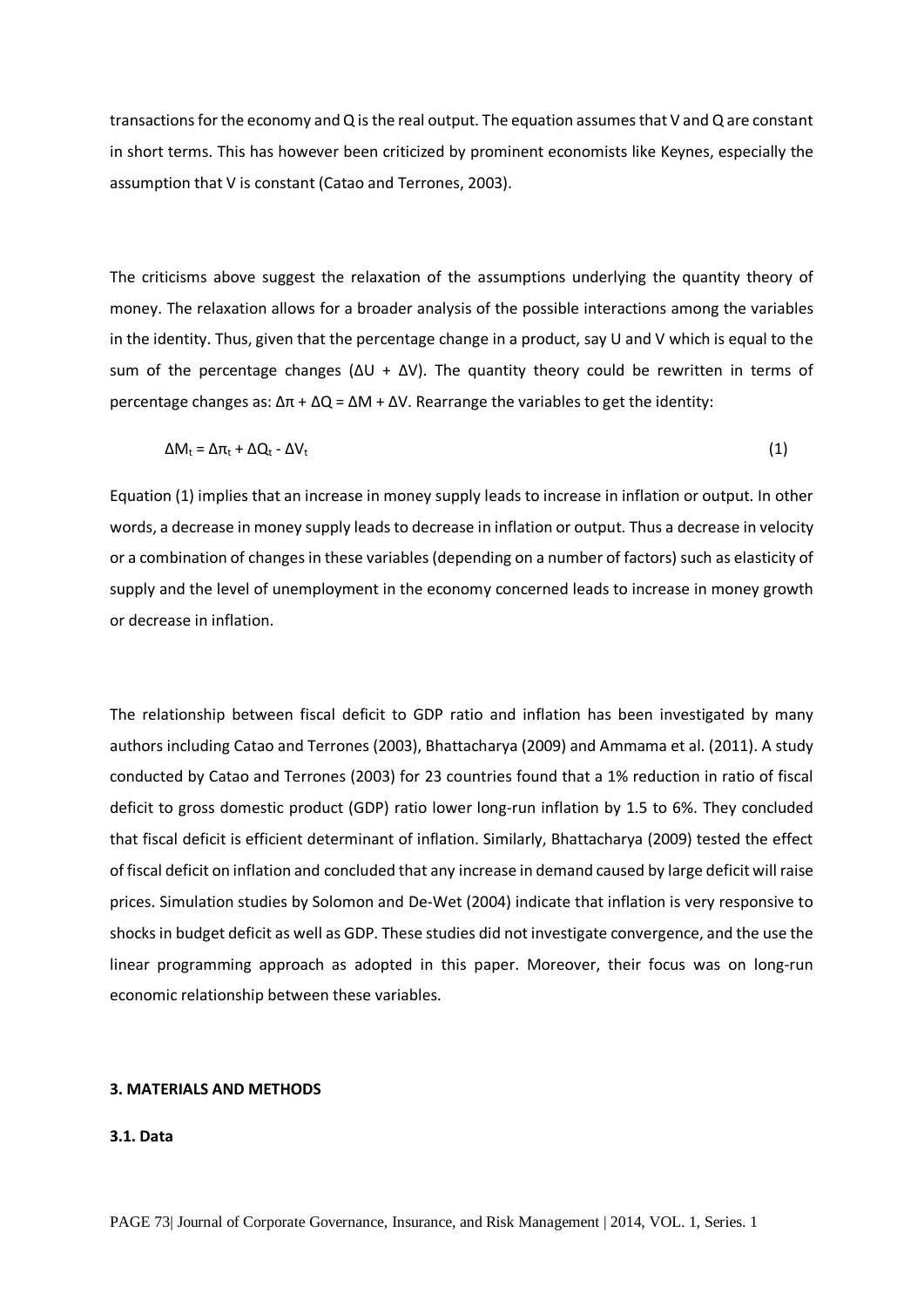The data for this research was collected from the West African Monetary Agency (WAMA) in the website http://www.wami.imao.org. The annual data is for 10 years 2001 - 2010. The variables are: inflation rate ( $\pi_t$ ), ratio of fiscal deficit/surplus to GDP (b<sub>t</sub>), Central Bank financing of fiscal deficit (d<sub>t</sub>), and gross external reserves (m<sub>t</sub>). These data were collected for the five countries The Gambia, Ghana, Guinea, Nigeria and Sierra Leone.

#### **3.2. The Model Formulation**

The starting point of the model formulation is the empirical relationship between fiscal deficit, gross external reserve (G) and inflation of a single equation model as given by Akçay et al. (2002), Vit (2003) and Solomon and De Wet (2004). Let us assume that inflation ( $\pi_t$ )  $\leq 0.1$ , gross external reserve (G)  $\geq$ 0.25Imp<sub>t</sub>, where Imp<sub>t</sub> is annual imports, central bank financing of fiscal deficit ≤  $0.1Tr_{t-1}$ , where  $Tr_{t-1}$ is the tax revenue in the previous year and fiscal deficit to GDP ratio ( $Fd$ )  $\leq 0.04$ . The equation linking fiscal deficit to GDP ratio (Fdt) with real interest rate  $(r_t)$  is given by Vit (2003) as:

$$
r_{i} = c + Fd_{i} + \varepsilon_{i} \tag{2}
$$

where  $c$  is a constant and  $\varepsilon$ <sub>t</sub> is the random error.

However, similar to equation (1) Akcay et al. (2002) started with the following equation:

$$
G_{t} - Tr_{t} + i_{t}B_{t-1} = \Delta M_{t} + \Delta B_{t}
$$
\n<sup>(3)</sup>

where  $M_t$  is the reserve money,  $B_t$  is total stock of domestic and foreign debt,  $i_t$  is nominal interest rate,  $G_t$  and  $Tr_t$  are already explained above. If the budget deficit is inclusive of interest payment then

$$
D_t^* = \Delta M_t + \Delta B_t \tag{4}
$$

where  $D_t^*$  is the budget deficit. For countries with high inflation like those in WAMZ

$$
d_t + b_{t-1} \rho_t = \Delta b_t \tag{5}
$$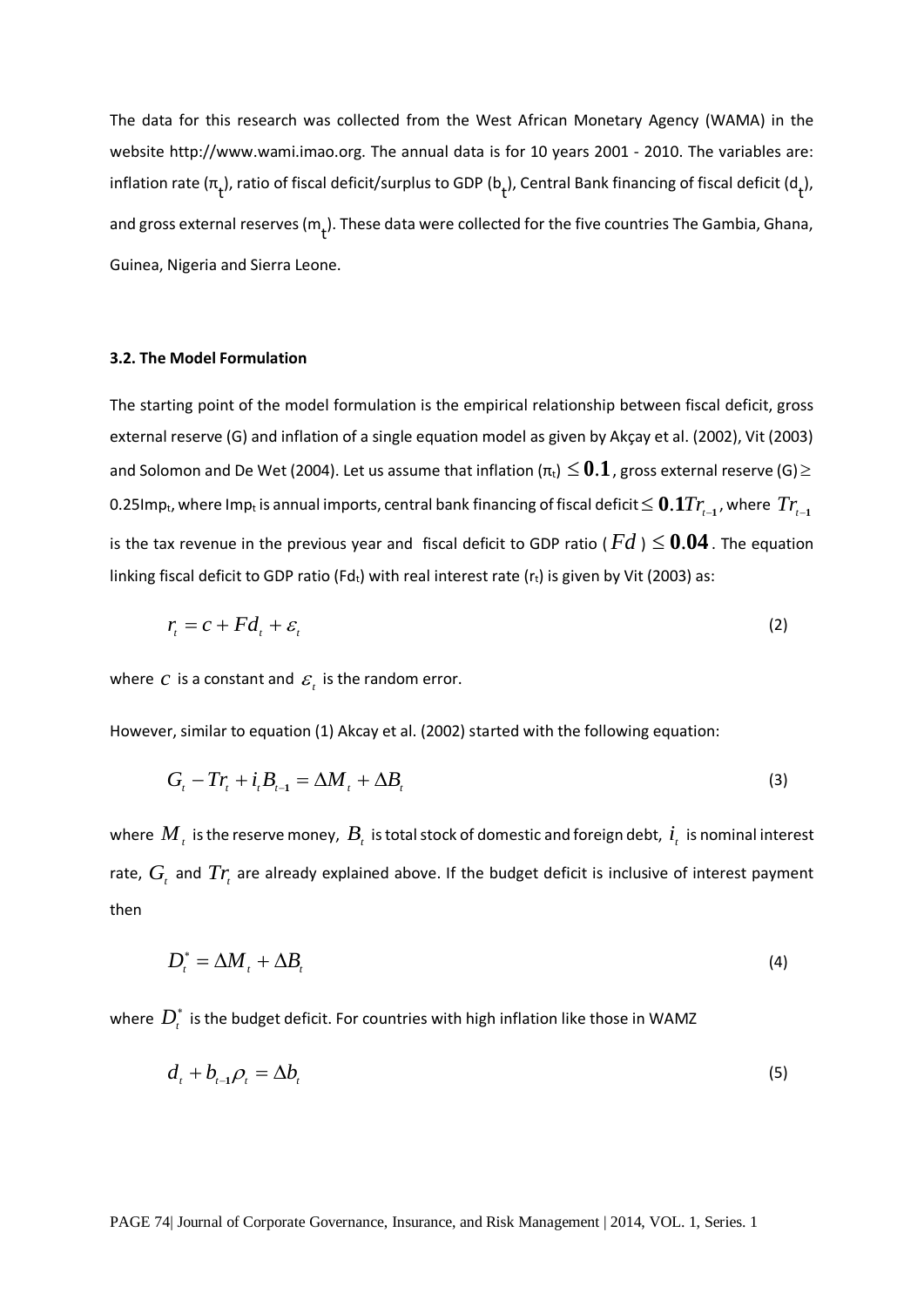where  $d_t$  is the primary deficit less reserve money with each variable scaled by nominal output Y,  $b_t$ is total stock of domestic and foreign debt at period t, and  $\rho$ , is reserve money (see Akcay et al. 2002 for details). Equation (4) therefore follows that:

$$
b_{t-1} = \frac{1}{(1+\rho_t)} (b_t - d_t)
$$
 (6)

The discounted debt-output ratio can be thus calculated using

$$
X_{t} = b_{t} \prod_{k=1}^{t} (1 + \rho_{k})^{-1}
$$
 (7)

Taking logarithm transformation of equation (6) and rearranging leads to

$$
\log(b_{t}) = \log(X_{t}) + \sum_{k=1}^{t} (1 + \rho_{k})
$$
\n(8)

The starting point of the long run government budget constraint of Solomon and De Wet (2004) is:

$$
\frac{B_{t-1}}{P_t} = \sum \frac{1}{r_j} \left( \tau_{t+j} - g_{t+j} + \left( M_{t+j} - \frac{M_{t-j-1}}{P_{t+j}} \right) \right)
$$
(9)

where *t t P*  $\frac{B_{t-1}}{B}$  is government debt,  $r_j$  is discount rate,  $\tau_i$  is the tax revenue,  $g_i$  is the government

expenditure and  $M_{\overline{t}}$  is the broad money supply. Catao and Terrones (2003) derived a long-run equation that explains the inflation rate by the budget deficit and money supply as:

$$
\pi_t = \alpha b_t \frac{p_t}{M_t} \tag{10}
$$

where  $\alpha$  is the inverse linear multiplier,  $b_t$  is the budget deficit which is  $b_t = g_t - \tau_t - B_{t-1}$  and

$$
\frac{M_{t}}{P_{t}}
$$
 is the money supply.

Studies carried out by Vit (2003) found the relationship between real interest rate (discount rate) and budget deficit as follows:

PAGE 75| Journal of Corporate Governance, Insurance, and Risk Management | 2014, VOL. 1, Series. 1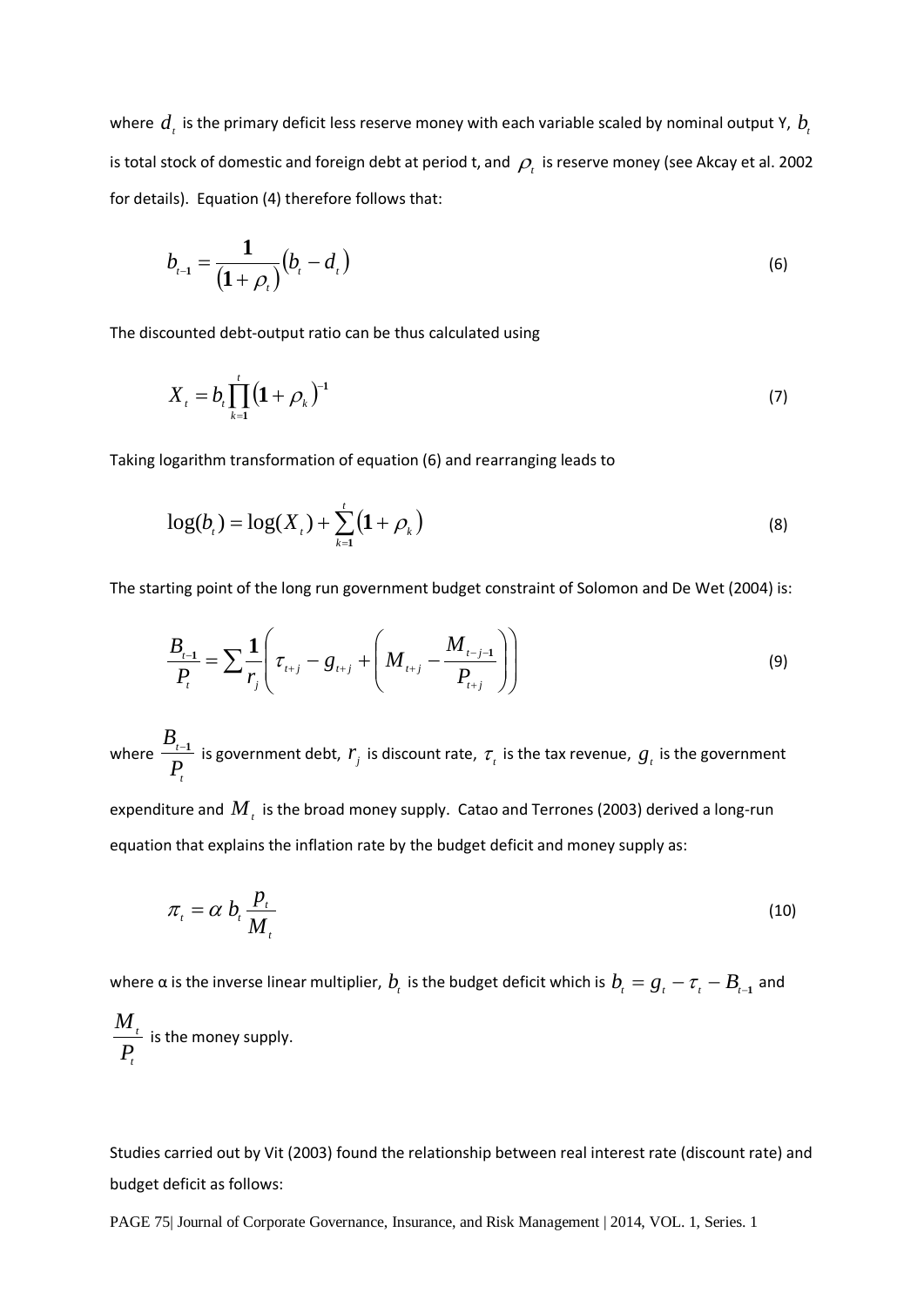$$
r_i = c + b_i + \varepsilon_i \tag{11}
$$

where  $r<sub>i</sub>$  is the real interest rate,  $b<sub>i</sub>$  is the budget deficit,  $c$  and  $\varepsilon<sub>i</sub>$  are drift and residual terms respectively. Considering equations (5), (9) and (10), we have the functional form of the model given as:

$$
m_{t} = f(\pi_{t}, d_{t}, b_{t})
$$
\n<sup>(12)</sup>

Linearly, equation (11) can be expressed as

$$
m_{t} = \phi_{1}d_{t} + \phi_{2}b_{t} + \phi_{3}\pi_{t} + \varepsilon_{t}
$$
\n(13)

where  $\pi_t$  is the inflation rate  $\leq 0.1$  , b<sub>t</sub> is the fiscal deficit/surplus/GDP ratio  $\leq 0.04$  , d<sub>t</sub> is Central Bank financing of fiscal deficit  $\leq 0.1$  , and  $m_t$  is the gross external reserves  $\geq 0.25$  .

The long-run economic relationships between these variables are obtained by conducting the cointegration test. The long run cointegration equation is:

$$
\Delta y_t = \Pi y_{t-1} + \sum_{t=1}^{p-1} \Gamma_j \Delta y_{t-j} + x_t + \varepsilon_t
$$
\n(14)

where  $y_t = (m_t, d_t, b_t, \pi_t)^t$  is a vector of endogenous variables,  $x_t$  is a vector of exogenous (explanatory) variables which include deterministic terms and  $\varepsilon$ , is the residual error term.

This can be extended to the panel cointegration like the pooled mean group estimator of Persaran et al. (1999) given in section 3.4.

#### **3.3. Panel Unit Root Tests**

#### **3.3.1 Im, Pesaran and Shin test**

The Im, Pesaran and Shin (2003), test is based on N augmented Dickey-Fuller regressions:

$$
\Delta y_{it} = \rho_i y_{i,t-1} + \sum_{j=1}^{p_i} \varphi_{ij} \Delta y_{i,t-j} + \alpha_i + \gamma_i t + u_{it} \text{ for } i = 1,...,N; \ t = 1,...,T
$$
 (15)

PAGE 76| Journal of Corporate Governance, Insurance, and Risk Management | 2014, VOL. 1, Series. 1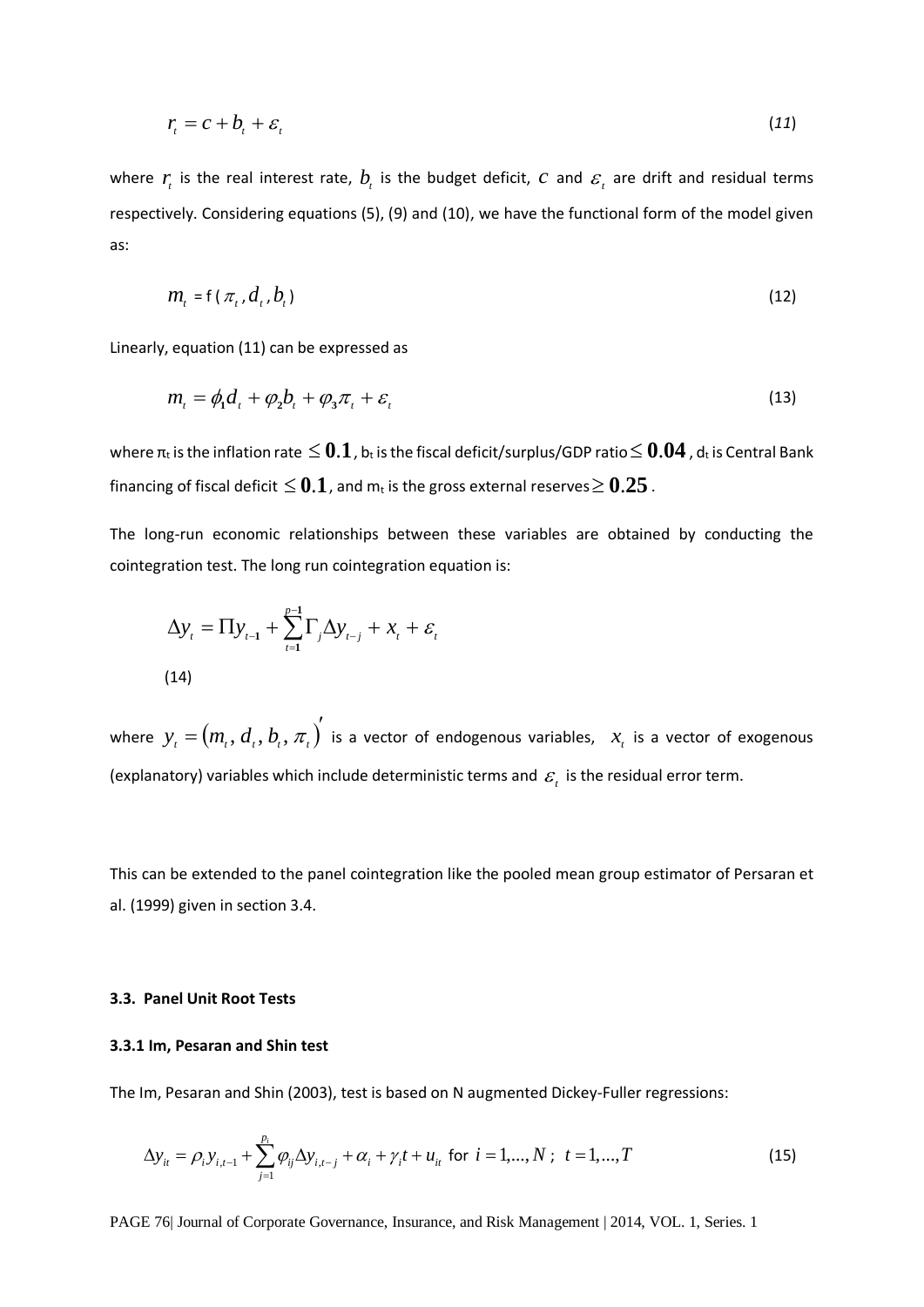where T is the length of the sample, N is the cross-section dimension,  $\Delta y_{i,t-j}$  are the lagged dependent variables included to eliminate serial correlation in the error term,  $p_i$  are the country-specific lag lengths,  $\alpha_i$  and  $\gamma_i$  are country-specific intercepts (fixed effects) and trend parameters, respectively. The error term  $u_{it}$  is distributed as a white-noise random variable across i and t, with

 $E(u_{it}) = 0$ ,  $E(u_{it}^2) = \sigma_i^2 < \infty$  and  $E(u_{it}^4) < \infty$ .  $p_i$ , is assumed to be known and in practice it is estimated using an information criteria. The null hypothesis in the IPS test is  $H_0$ :  $\rho_i = 0$  for all i, which implies that all individual series contain a unit root (are independent random walks). The alternative hypotheses assume that  $H_{1a} : \rho_1 < 0, \dots, \rho_{N_a} < 0$ , and  $H_{1b} : \rho_i = 0$  for  $i = N_0 + 1, \dots, N$ (heterogeneous alternative). The IPS test averages the Augmented Dickey-Fuller statistics across groups to remove contemporaneous correlation in the errors. The statistic is given by:

$$
\overline{t}_{NT} = \frac{1}{N} \sum_{i=1}^{N} t_{iT} (p_i, \varphi_i).
$$
\n(16)

This statistic converges sequentially to normal distribution as  $T \to \infty$  followed by  $N \to \infty$ , while the ratio  $\frac{N}{\pi} \rightarrow \alpha > 0$  $\frac{dI}{d\Omega}$   $\rightarrow$   $\alpha$  > 0, where  $\alpha$  is a constant (see Lukacs, 1975). IPS compute the values  $E[t_{iT}(p_i, \varphi_i)]$ and  $Var[t_{iT}( p_i, \varphi_j)]$  and propose a statistic which tends asymptotically to the standard normal distribution.

$$
W_{\overline{t}} = \frac{\sqrt{N} \left[ \overline{t}_{NT} - N^{-1} \sum_{i=1}^{N} E[t_{iT}(p_i, 0) | p_i = 0] \right]}{\sqrt{N^{-1} \sum_{i=1}^{N} Var[t_{iT}(p_i, 0) | p_i = 0]} \frac{d}{T_{,N \to \infty}} N(0,1)}
$$
(17)

In practice, IPS test has been recommended for use in many empirical applications (see for example Al-Rabbaie and Hunt, 2004; Aslan, 2008).

#### **3.3.2 The Hadri test**

The test proposed by Hadri (2000) is a residual-based Lagrange Multiplier test (LM) in the spirit of the KPSS test suggested by Kwiatkowski et al. (1992). The Hadri test has a reverse null hypothesis, i.e. that the time series for each cross-section unit is stationary around a deterministic level or trend, against the alternative hypothesis of a unit root. It is based on the following regression:

PAGE 77| Journal of Corporate Governance, Insurance, and Risk Management | 2014, VOL. 1, Series. 1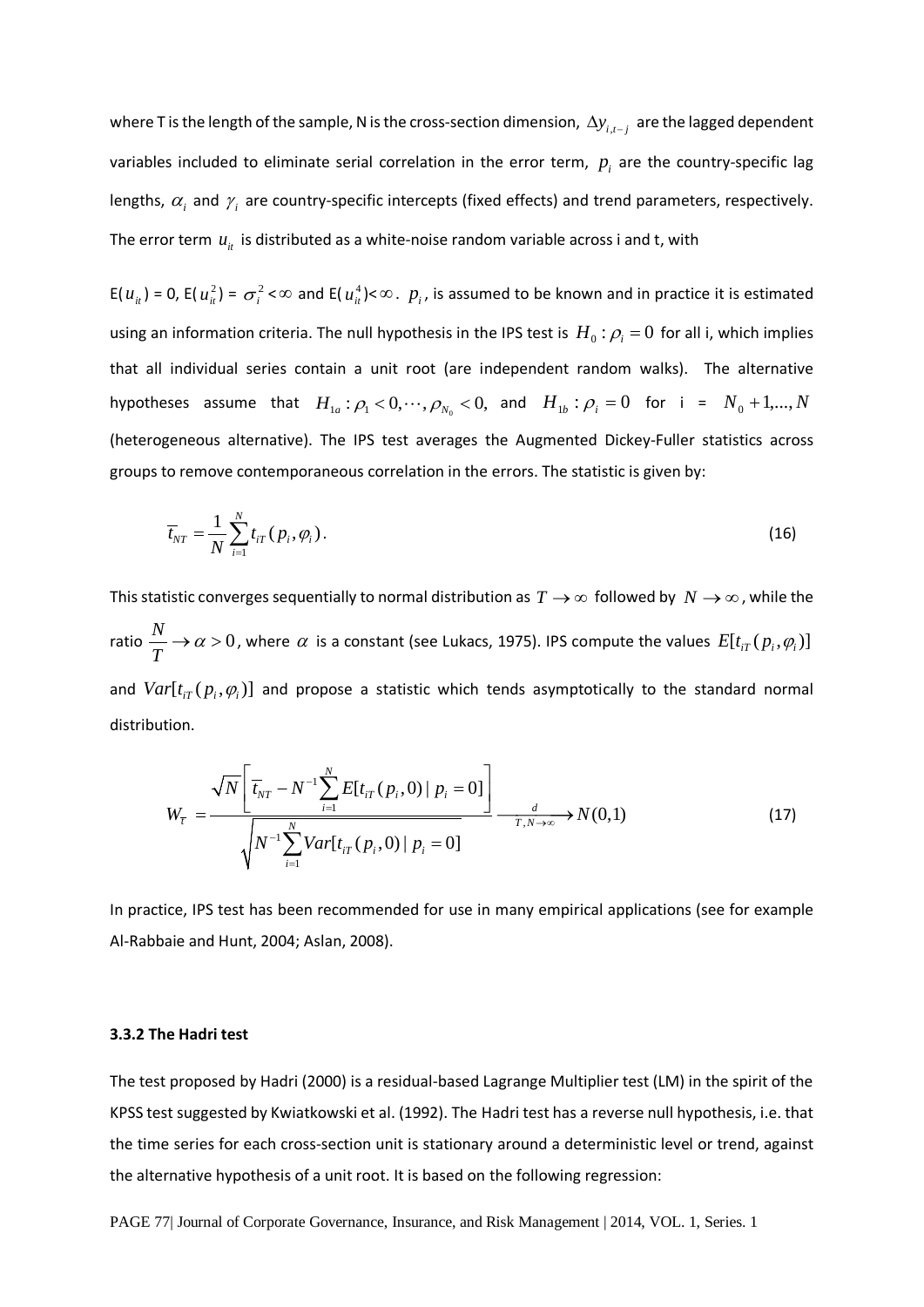$$
y_{it} = \alpha_i + \gamma_i t + \sum_{t=1}^{T} u_{it} + \varepsilon_{it}
$$
\n(18)

where  $\alpha_i$  and  $\gamma_i t$  are the deterministic terms defined in (16) above, and the error term has two components:  $\varepsilon_{it}$  which is white noise, and 1 *T it t u*  $\sum_{t=1} u_{it}$  which is a random walk. Under the null hypothesis  $H_0$  :  $\sigma_u^2$  =  $0$  , whereas under the alternative hypothesis  $\,H_1$  :  $\sigma_u^2$   $>$   $0$  . That is the null hypothesis is that the variance of the random walk component  $(\sigma_u^2)$  is zero. The autocorrelation in  $s_u$  is accounted for by considering the long-run variances of the  $\varepsilon_{it}$  which is estimated by

$$
\hat{s}_{\hat{e}_i}^2 = \frac{1}{T-1} \sum_{t=2}^T \hat{e}_{it}^2 + 2 \sum_{j=1}^{\bar{k}} w_{\bar{k}_j} \left( \frac{1}{T-1} \sum_{t=j+2}^T \hat{e}_{it}' \hat{e}_{i,t+j} \right)
$$
(19)

where  $w_{\overline{k}|j}$  are weights used to ensure that  $\hat{\sigma}^2_{\hat{\varepsilon}_i}$  are always positive. These Bartlett weights are given by  $w_{\overline{k}j} = 1 - \left(\frac{J}{\overline{k}+1}\right)$ *j*  $-\left(\frac{j}{\overline{k}+1}\right)$ , where k is the bandwidth. The k has to be efficiently chosen in order to get reasonable results. The statistic  $H_0$  is the average of the individual KPSS statistic for each series. The test statistic is standardized to take the form 2 2  $\frac{\sigma_{u}}{\sigma^{2}}$ , which has a standard normal distribution under the ε null hypothesis.

#### **3.4 The Pooled-Mean Group Estimator**

The test for panel ARDL as proposed by Pesaran et al. (1999) is based on the pooled mean group estimator (PMGE). This allows for the short-run coefficients and error variances to differ across group, but constrains the long-run coefficients to be identical in an error correction framework. The pooled mean group estimator of order  $(p_i, q_i)$  is given by the following equation

$$
\Delta y_{it} = \phi_i y_{it-1} + \beta'_i x_{it} + \sum_{j=1}^{p_i - 1} \lambda_{ij} \Delta y_{i,t-j} + \sum_{j=0}^{q_i - 1} \delta'_{ij} \Delta x_{i,t-j} + \alpha_i + \varepsilon_{it}
$$
(20)

where  $y_i$  is the dependent variable,  $x_i$  is vector of explanatory variables,  $\alpha_i$  are country specific intercepts and  $\lambda_{ij}$  and  $\delta_{ij}$  are the country specific coefficients of the short-term dynamics,  $\varepsilon_{it}$  the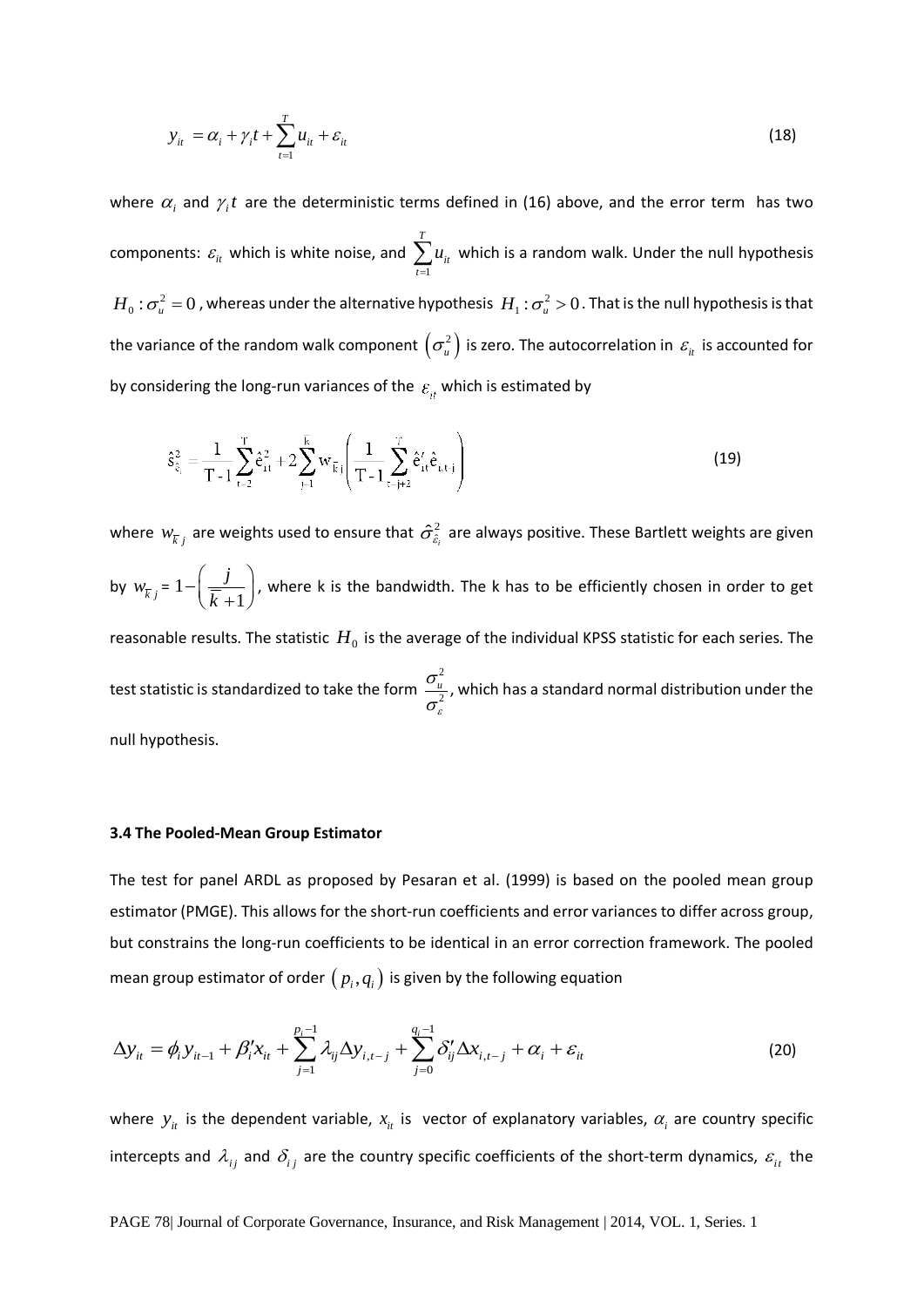white noise error term. The long-run coefficients  $\phi_i = \phi$  (are defined to be the same across countries). If  $\phi_i$  <0, there is a long-run relationship between  $y_i$  and  $x_i$  defined by  $y_i = -(\beta'_i / \phi_i)x_i + \eta_i$ . The maximum likelihood procedure based on the concentrated likelihood function is used to estimate the PMGE. A Gauss-Newton algorithm is used to maximize the likelihood function. The pooled mean group regression equation (18) can be estimated with individual specific parameters  $\phi_i$  which are then averaged over N to obtain a PMGE.

#### **3.5 Linear Programming Formulation**

The general formulation of a linear programming problem can be stated as follows:

Maximize or minimize the objective function

$$
z = CX^{T}
$$
 (21)

subject to AX ≥=or≤b, b≥0, X≥0.

where  $X = (x_1, x_2, \ldots, x_n, x_{n+1}, \ldots, x_{n+m})$ ,

$$
C = (c_1, c_2, \dots, c_n, \mathbf{0}, \mathbf{0}, \dots, \mathbf{0})
$$
 and  $b = (b_1, b_2, \dots, b_m)$ ,

$$
A = \begin{pmatrix} a_{11} & a_{12} & \cdots & a_{1n} & \mathbf{1} & \mathbf{0} & \cdots & \mathbf{0} \\ a_{21} & a_{22} & \cdots & a_{2n} & \mathbf{0} & \mathbf{1} & \cdots & \mathbf{0} \\ \vdots & \vdots & \ddots & \vdots & \vdots & \vdots & \ddots & \vdots \\ a_{m1} & a_{m2} & \cdots & a_{mn} & \mathbf{0} & \mathbf{0} & \cdots & \mathbf{1} \end{pmatrix}.
$$

The model formulated in equation (13) can therefore be expressed as a linear programming problem as follows:

Minimize the objective function

$$
m_{i} = \phi_{1}d_{i} + \phi_{2}b_{i} + \phi_{3}\pi_{i}
$$
\n
$$
(22)
$$

subject to  $\pi_t \leq 0.1$ 

$$
b_t \leq 0.04 \tag{23}
$$

PAGE 79| Journal of Corporate Governance, Insurance, and Risk Management | 2014, VOL. 1, Series. 1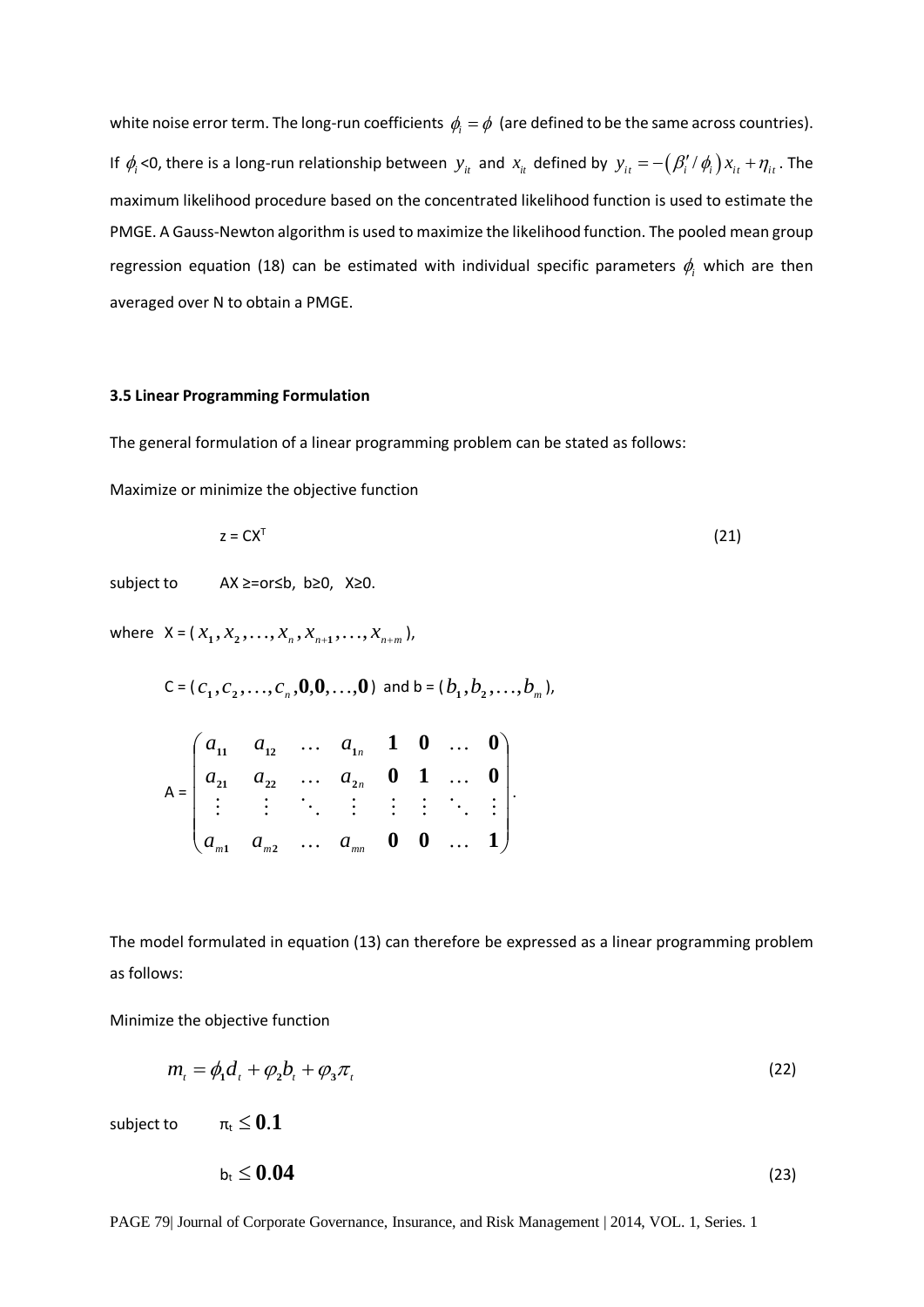$$
\begin{aligned} \mathsf{d_t} &\leq 0.1 \\ \mathsf{m_t} &\geq 0.25 \,. \end{aligned}
$$

The optimal solution is obtained by the use of the Simplex method as shown in Hillier and Lieberman (2001).

# **4. RESULTS AND DISCUSSION**

A preliminary step is taken to calculate the correlation matrix for the four variables. The result shows that government external reserve is most correlated with the fiscal deficit to GDP ratio.

|       | πŧ                | b+                       | $d_{t}$                                                             | m+ |
|-------|-------------------|--------------------------|---------------------------------------------------------------------|----|
|       | $\pi_{t}$ (1.0000 |                          |                                                                     |    |
|       | $0.1161$ 1.0000   |                          |                                                                     |    |
| $b_t$ |                   | $0.4206 - 0.2259 1.0000$ |                                                                     |    |
| $d_t$ |                   |                          | $\begin{pmatrix} -0.2657 & 0.4590 & -0.2846 & 1.0000 \end{pmatrix}$ |    |

#### **4.1 Results of Panel Unit Root Tests**

The variables are tested for panel unit root and panel stationarity using Im et al. (2003) and Hadri (2000) to determine their degree of integration and level of stationarity. The results of the panel unit root tests are given in Table 3. The result shows that the variables are nonstationary in levels but stationary in first difference, an indication that the variables are integrated of order 1.

# **Table 3: Panel Unit Root Tests**

|                            | <b>IPS-W-test</b> |                |            | Hadri-test |
|----------------------------|-------------------|----------------|------------|------------|
| <b>Variable</b>            | No trend          | Trend          | No trend   | Trend      |
| $m_{\scriptscriptstyle t}$ | $-1.31(0.09)$     | $-0.04(0.48)$  | 2.65(0.00) | 4.13(0.00) |
| $\Delta m$                 | $-2.76(0.003)$    | $-1.02(0.155)$ | 0.95(0.17) | 3.34(0.00) |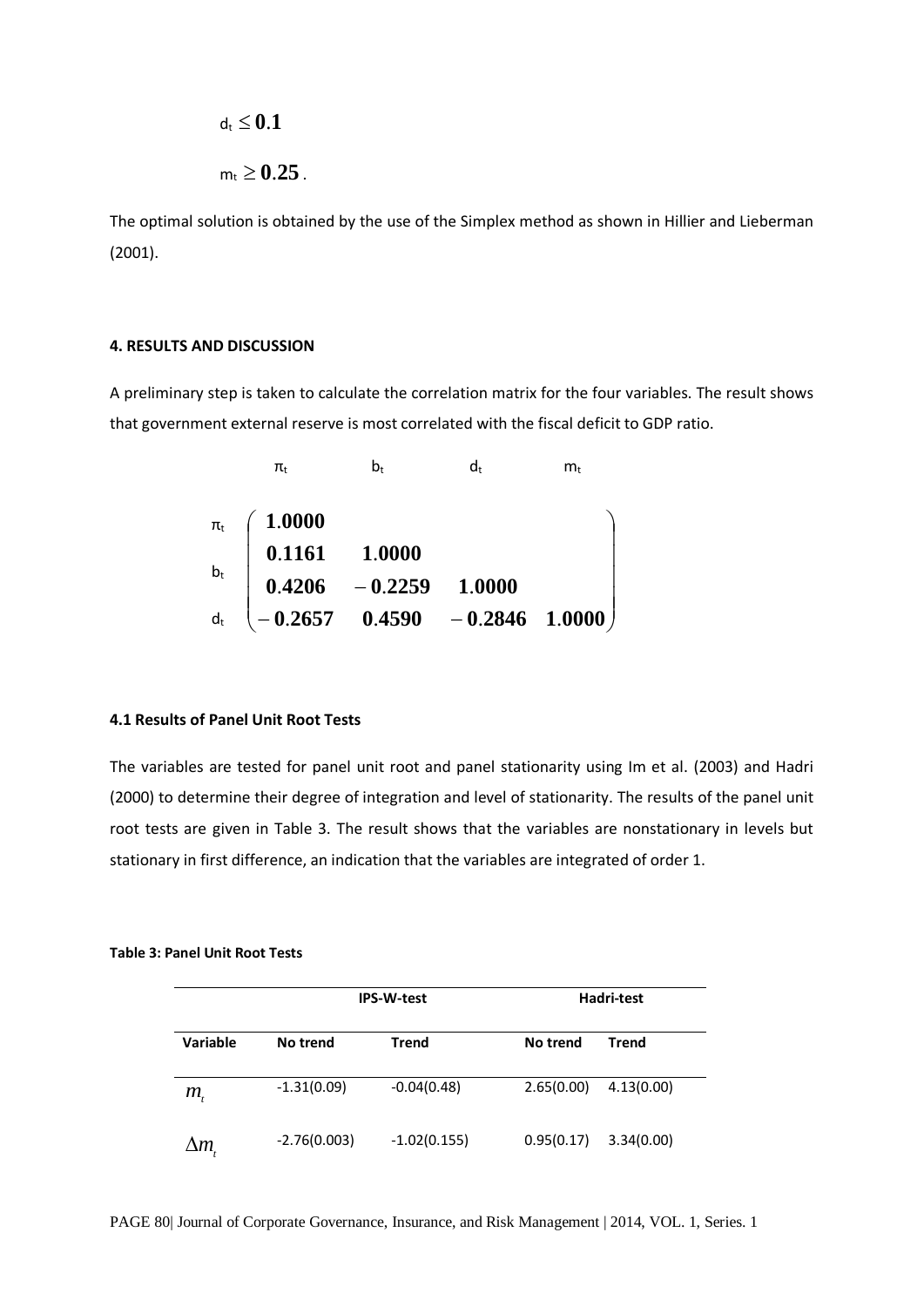| $\pi_{_t}$                 | $-1.19(0.12)$   | $-0.12(0.45)$  | 0.97(0.17) | 3.79(0.00)  |
|----------------------------|-----------------|----------------|------------|-------------|
| $\Delta \pi$               | $-1.45(0.07)$   | $-0.28(0.39)$  | 0.16(0.44) | 0.12(0.45)  |
| $d_{i}$                    | $-1.99(0.02)$   | $-0.55(0.29)$  | 2.53(0.01) | 6.68(0.00)  |
| $\Delta d_{\iota}$         | $-3.28(0.0005)$ | $-2.57(0.005)$ | 1.25(0.11) | 7.82(0.00)  |
| $b_{\scriptscriptstyle t}$ | 0.203(0.58)     | 0.57(0.72)     | 1.96(0.03) | 5.19(0.00)  |
| $\Delta b_{_{t}}$          | $-0.83(0.204)$  | 0.02(0.51)     | 2.51(0.01) | 13.08(0.00) |

The IPS - w - test at 5% are: for N=5, T=50. The numbers in parentheses are the p-values.

## **4.2 Panel Cointegration Results**

The results of the long-run cointegration parameters using the PMGE are given in Table 4a. The longrun panel cointegration test results show that these variables, inflation rate, fiscal deficit/surplus to GDP ratio account for most of the gross external reserves in agreement with the results of Catao & Terrones (2003).

# **Table 4a: Estimation Results of PMGE**

| Variables (Dep. var $mr$ )       | <b>PMGE</b>   |
|----------------------------------|---------------|
| $\pi_{\scriptscriptstyle\prime}$ | 0.44(0.10)    |
| $d_{i}$                          | $-0.07(0.03)$ |
|                                  | 0.03(0.12)    |

The numbers in parenteses are the standard errors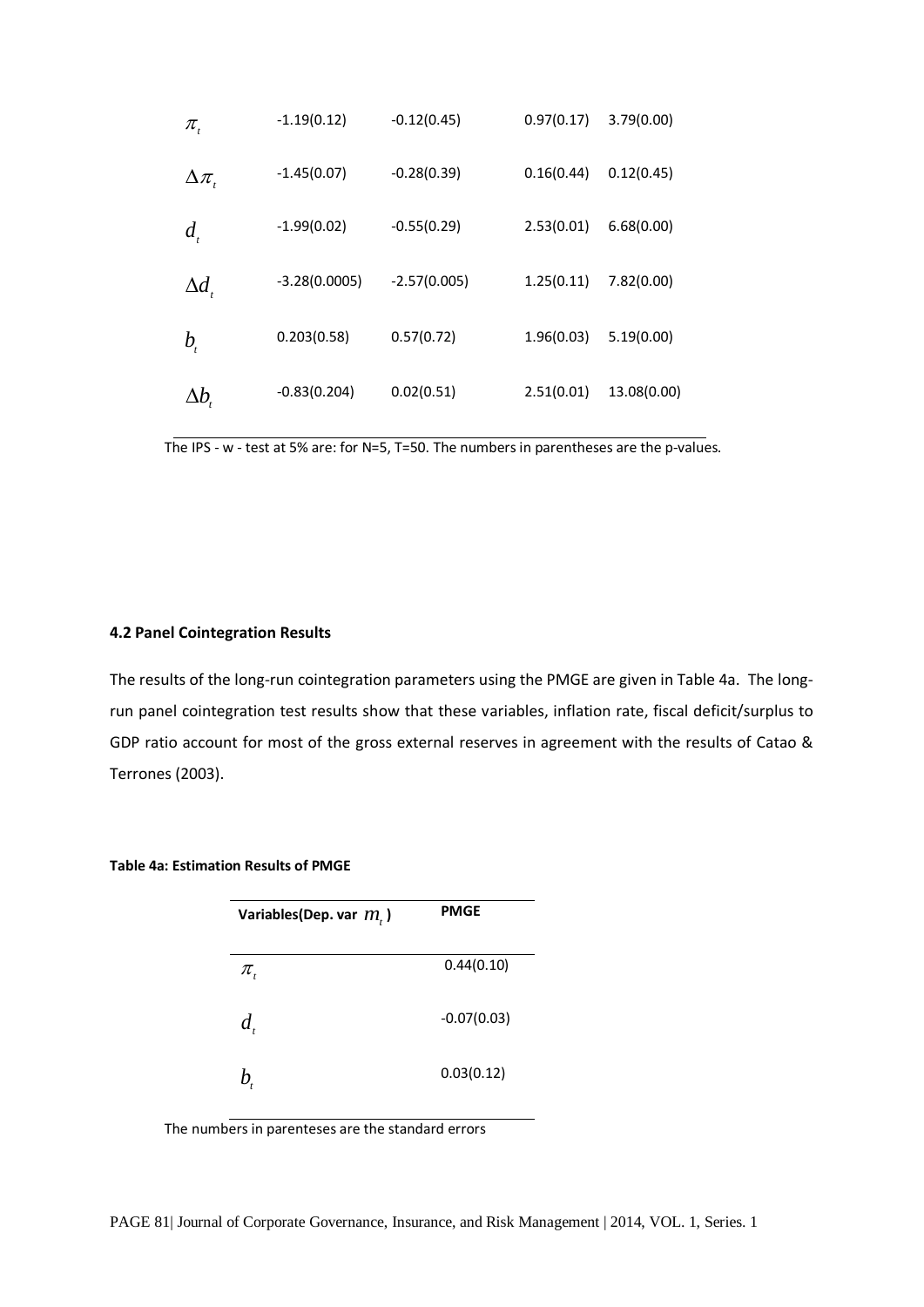Central Bank financing of the fiscal deficit however, did show little influence on the gross external reserves with a low coefficient value of -0.07 with standard error of 0.03. The long-run panel cointegration relation using the PMGE with individual constants is

$$
ec_i^{m_i} = 0.44 \pi_i + 0.03 b_i - 0.07 d_i \tag{24}
$$

Equation (24) shows that a 1% increase in government external reserves  $(m_t)$  induces 0.44% inflation rate (π<sub>t</sub>). Similarly, a 1% increase in m<sub>t</sub> will induce a 0.03% increase in the fiscal deficit to GDP ratio, and -0.07% decrease in the Central Bank financing of fiscal deficit. This result compares favorably with Solomon and de Wet (2004) whose simulation study showed that inflation is very responsive to shocks in budget deficit as well as GDP.

In Table 4b, the estimation results for the PMGE for the individual countries are reported. The error correction terms have values that are reasonably substantial for most of the countries except Guinea. The estimated value of the error correction term for Guinea is 0.002 which is low compared to the other countries. This may not necessarily be due to inefficiency of the method, but the fact that in the long-run government external reserve is not affected by inflation, fiscal deficit to GDP ratio and Central bank financing of fiscal deficit in Guinea (see Banerjee et al. 1993 for details).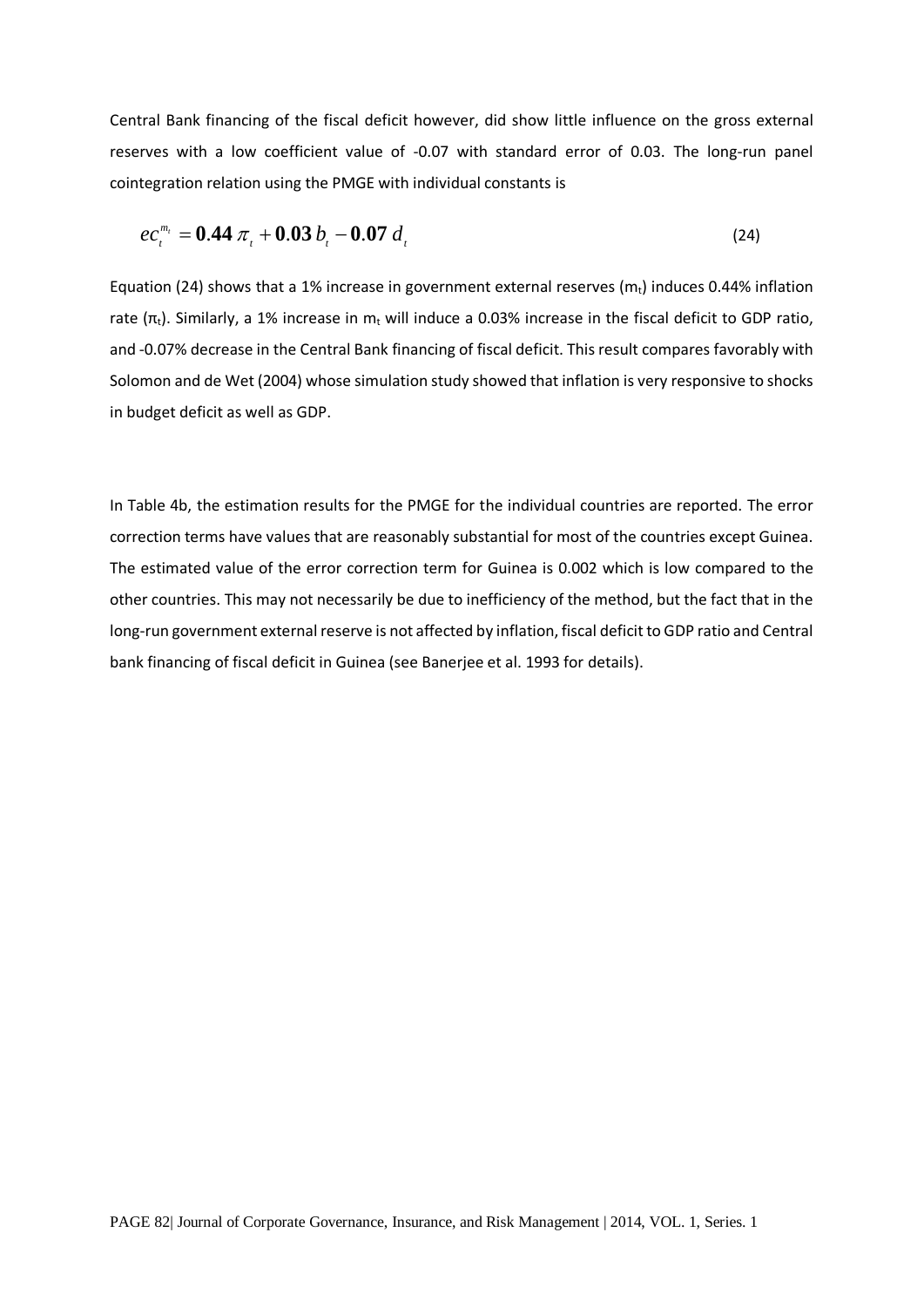| <b>Variables</b>           | Gambia        | Ghana          | Guinea        | <b>Nigeria</b> | Sierra Leone  |
|----------------------------|---------------|----------------|---------------|----------------|---------------|
| $ec_{i}$                   | $-1.35(0.4)$  | $-0.69(0.12)$  | 0.002(0.07)   | $-0.05(0.26)$  | $-0.39(0.20)$ |
| cons                       | 5.14(2.20)    | $-1.19(1.25)$  | $-0.24(0.53)$ | 2.56(2.10)     | 0.41(0.82)    |
|                            |               |                |               |                |               |
| $\pi_{_t}$                 | $-0.28(0.12)$ | $-0.20(0.01)$  | $-0.08(0.45)$ | $-0.02(0.32)$  | $-0.12(0.06)$ |
| $d_{\iota}$                | 0.09(0.03)    | $-0.01(0.004)$ | 0.02(0.01)    | $-0.12(0.13)$  | 0.01(0.03)    |
| $b_{\scriptscriptstyle t}$ | 0.42(0.15)    | $-0.30(0.06)$  | 0.02(0.11)    | $-0.36(1.004)$ | 0.14(0.12)    |

### **Table 4b: Estimation Results of PMGE for Individual Countries**

The numbers in parentheses are the standard errors.

# **4.3 The Optimum Convergence Criteria**

The objective value of the optimum convergence criteria is 0.0452. The objective value for the variables, objective coefficients and their objective value contribution are given in Table 5. Inflation is the highest contributor to the optimum value followed by Central Bank financing of fiscal deposit, while fiscal deficit to GDP ratio is the least.

# **Table 5: The Optimum Convergence Criteria**

| <b>Variables</b>              | Value | Objective          | <b>Objective Value</b> | Slack-/Surplus+ |
|-------------------------------|-------|--------------------|------------------------|-----------------|
|                               |       | <b>Coefficient</b> | Contribution           |                 |
| $m_{i}$                       | 0.25  | 0.00               | 0.0000                 | 0.0000          |
| $\pi_{\scriptscriptstyle{t}}$ | 0.10  | 0.44               | 0.0440                 | 0.0000          |
| $d_{i}$                       | 0.00  | 0.03               | 0.0012                 | 0.0000          |
| $b_{\scriptscriptstyle t}$    | 0.04  | $-0.07$            | 0.0000                 | 0.1000          |
|                               |       |                    |                        |                 |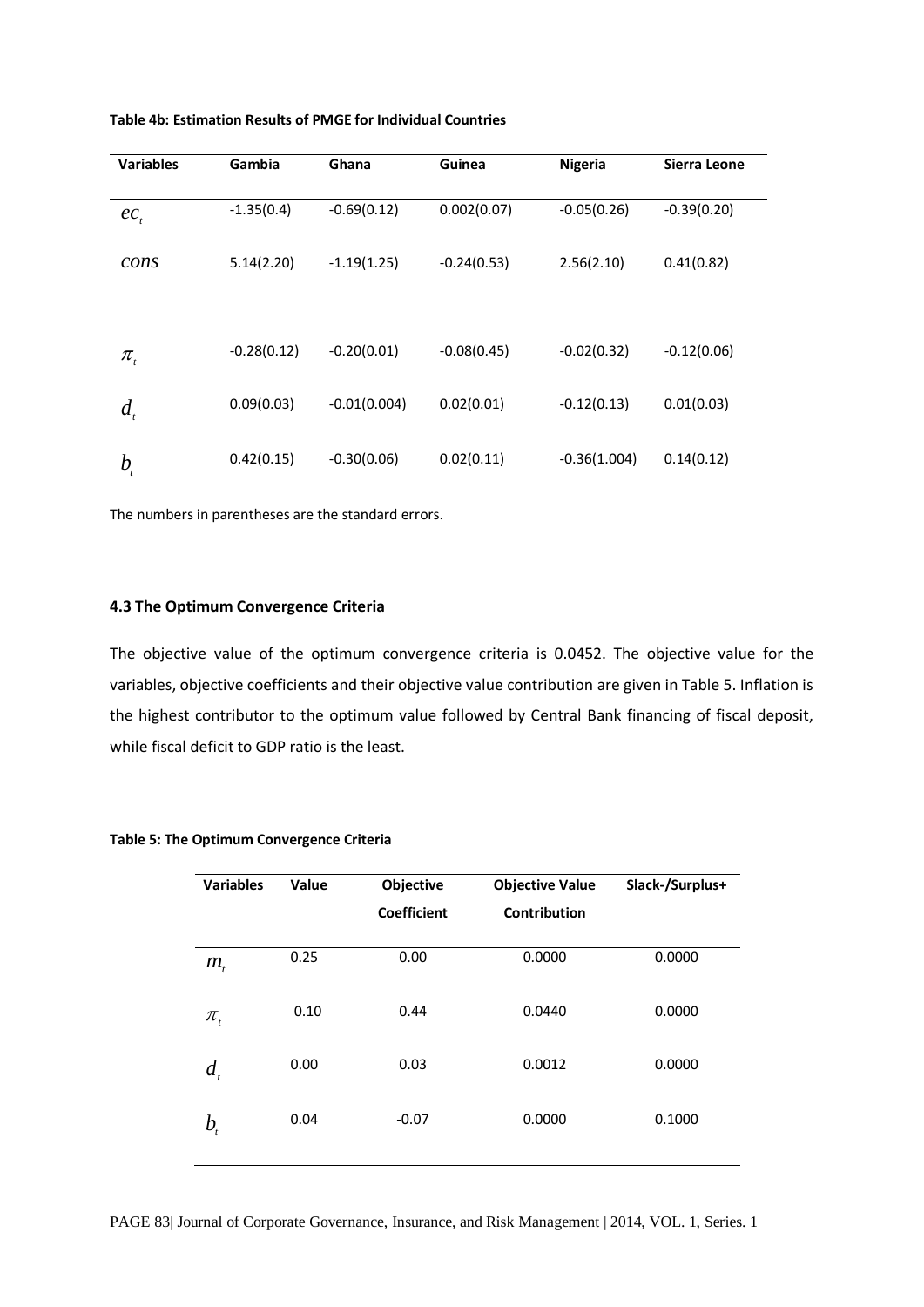#### **5. CONCLUSION**

The conclusion we draw from the paper is that Government external reserves, inflation rate, fiscal deficit/GDP ratio, Central Bank financing of fiscal deficit are correlated with the highest correlation between government external reserves and fiscal deficit and GDP ratio. The result shows that the objective value of 0.0462 is obtained with inflation contributing more to the variation in the government external reserves at variance with the correlation matrix. This may be due to the nonstationarity of the variables in level. Due to the result of linear programming approach, we advise that Central Banks in the countries studied to be cautious in implementing inflation targeting as a way of tackling their economic problems. In conclusion there is a warning by Solomon and De Wet (2004) that governments should note the sensitivity of price levels to fiscal policy.

#### **REFERENCES**

- Al-Rabbaie, A. and Hunt, C. (2004), "Panel Unit Roots and Cointegration: Evidence for OECD Energy Demand", 6<sup>th</sup> IAEE European Conference on Modelling in Energy Economics and Policy, 2-3 September, 2004.
- Ammama, M.K. and Khan, M.A. (2011), "Fiscal Deficit and its Impact on Inflation, Causality and Cointegration: The Experience of Pakistan (1960-2010)", Far East Journal of Psychology and Business, Vol. 5 No. 3, PP. 51 - 62.
- Aslan, A. (2008), "Testing Gibrat's Law: Empirical Evidence from Panel Unit Root Tests of Turkish Firms", International Research Journal of Finance and Economics, Vol. 16, PP. 137-142.
- Banerjee, A., Dolado, J.J., Galbraith, J.W. and Hendry, D.F. (1993), "Cointegration, Error Correction, and the Econometric Analysis of Non-Stationary Data, Advanced Texts In Econometrics", Ed. Granger, C.W.J. and Mizon, G. E., Oxford University Press.
- Bénassy-Quere, A. and Coupet, M. (2005), "On the Adequacy of Monetary Arrangements in Sub-Saharan Africa", The World Economy, Vol. 28 No. 3, PP. 349-373.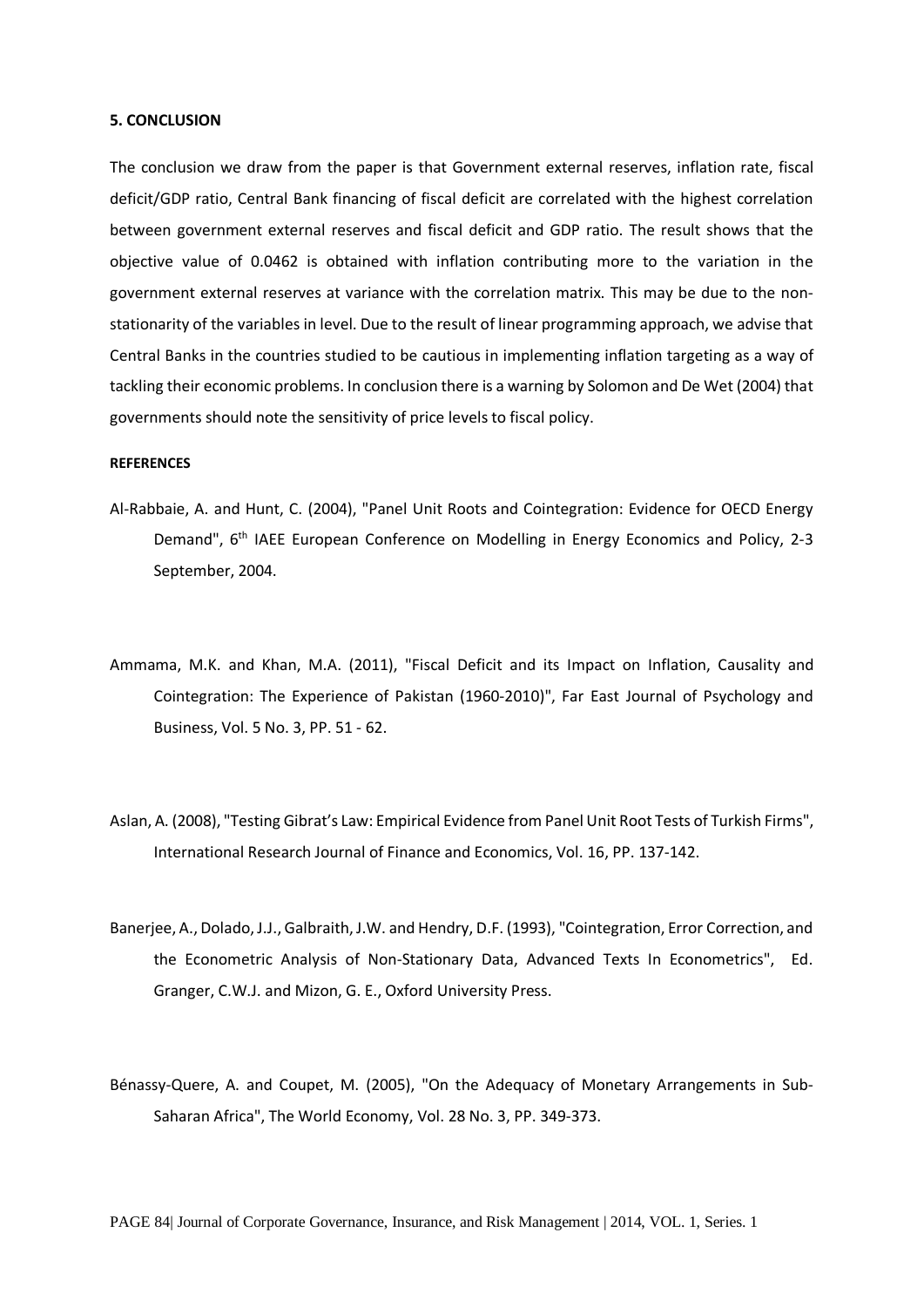Bhattacharya J (2009, Aug 21), "The Fiscal Deficit".

- Catao, L. & Terrones, M. E. (2003), "Fiscal Deficits and inflation",Washington,IMF,Working Paper No. 65/03.
- Catao, L. and Terrones, M.E. (2005). Fiscal Deficits and Inflation. Journal of Monetary Economics, 52(3): 529-554.

Corden, W. M. (1972), Monetary Integration, Essays in International Finance, Princeton, New Jersey, Princeton University, Octavo, Card wraps.

Egwaikhide, F.O. and Ogunleye, E.K. (2010), "Globalization and Macroeconomic Convergence in the WAMZ", West African Journal of Monetary and Economic Integration, Vol. 10 No.1, PP. 89 - 130.

Hadri, K. (2000), "Testing for Unit Roots in Heterogeneous Panel Data", Econometrics Journal, Vol. 3, PP. 148-161.

Hanink, D. and Owusun, J.H. (1998), "Has ECOWAS Promoted Trade Among Its Members?" Journal of African Economies, Vol. 7 No. 3, PP. 363-383.

Hillier, F. S. and Lieberman, G. J. (2001), "Introduction to Operations Research", 7th Ed. McGraw-Hill Companies, Inc.

Im, K., Pesaran, H. and Shin, Y. (2003). "Testing for Unit Roots in Heterogenous Panels," Journal of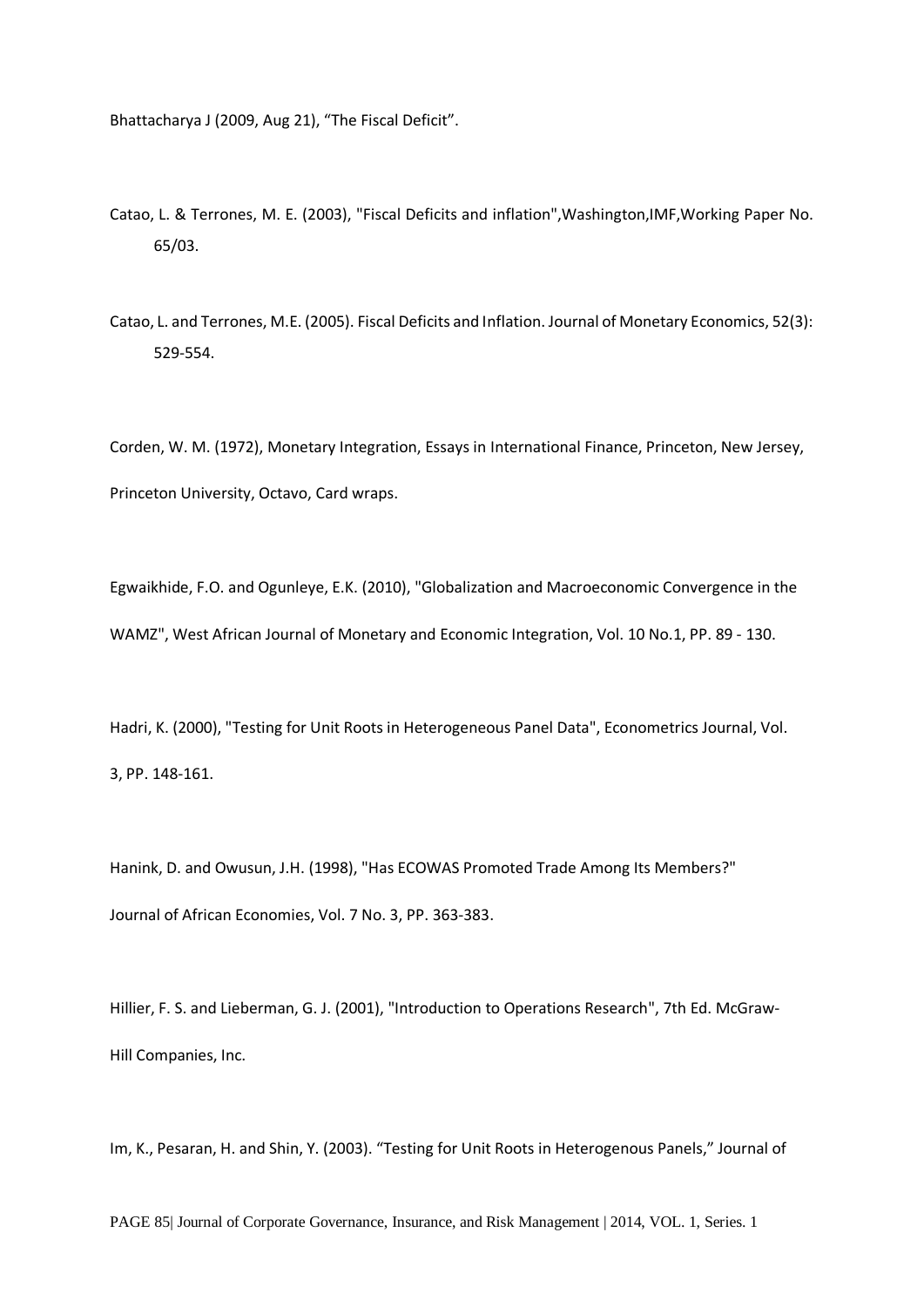Econometrics, Vol. 115, PP. 53 - 74.

Itsede, C. O. (2002), "The Challenge of Monetary Union: Gains and Opportunities", Central Bank of Nigeria Economic and Financial Review, Vol. 40 No. 4, PP. 49-65.

Kwiatkowski, D., Phillips, P.C.B., Schmidt, P. and Shin, Y. (1992), "Testing the Null Hypothesis of Stationarity Against the Alternative of a Unit Root," Journal of Econometrics, Vol. 54, PP. 159-178.

Masson, P. and Pattillo, C. (2001), "Monetary Union in West Africa (ECOWAS)", International Monetary Fund Occasional Paper No. 204.

Masson, P. and Pattillo, C. (2003), "Monetary union in West Africa: An Agency of Restraint for Fiscal Policies?" Journal of African Economies, Vol. 3 No. 11, PP. 387-412.

Obadan, M. I. (2002), "Exchange Rate Mechanism Under The West African Monetary Zone", Central Bank of Nigeria Economic and Financial Review, Vol. 4 No. 40, PP. 149-165.

Ogunkola, E. O. (2002), The Second Monetary Zone in West Africa and The Future of a Single Monetary Zone in Sub-Saharan Africa, Paper Presented at Conference on "Towards Regional Currency Areas", Santiago, Chile, 26-27 March, 2002,

[http://www.cepii.fr/anglaisgraph/meetings/2002/26270302.htm,](http://www.cepii.fr/anglaisgraph/meetings/2002/26270302.htm) (accessed on December 7, 2006).

Ogunkola, E. O. (2005), "An Evaluation of the viability of a Single Monetary Zone in ECOWAS."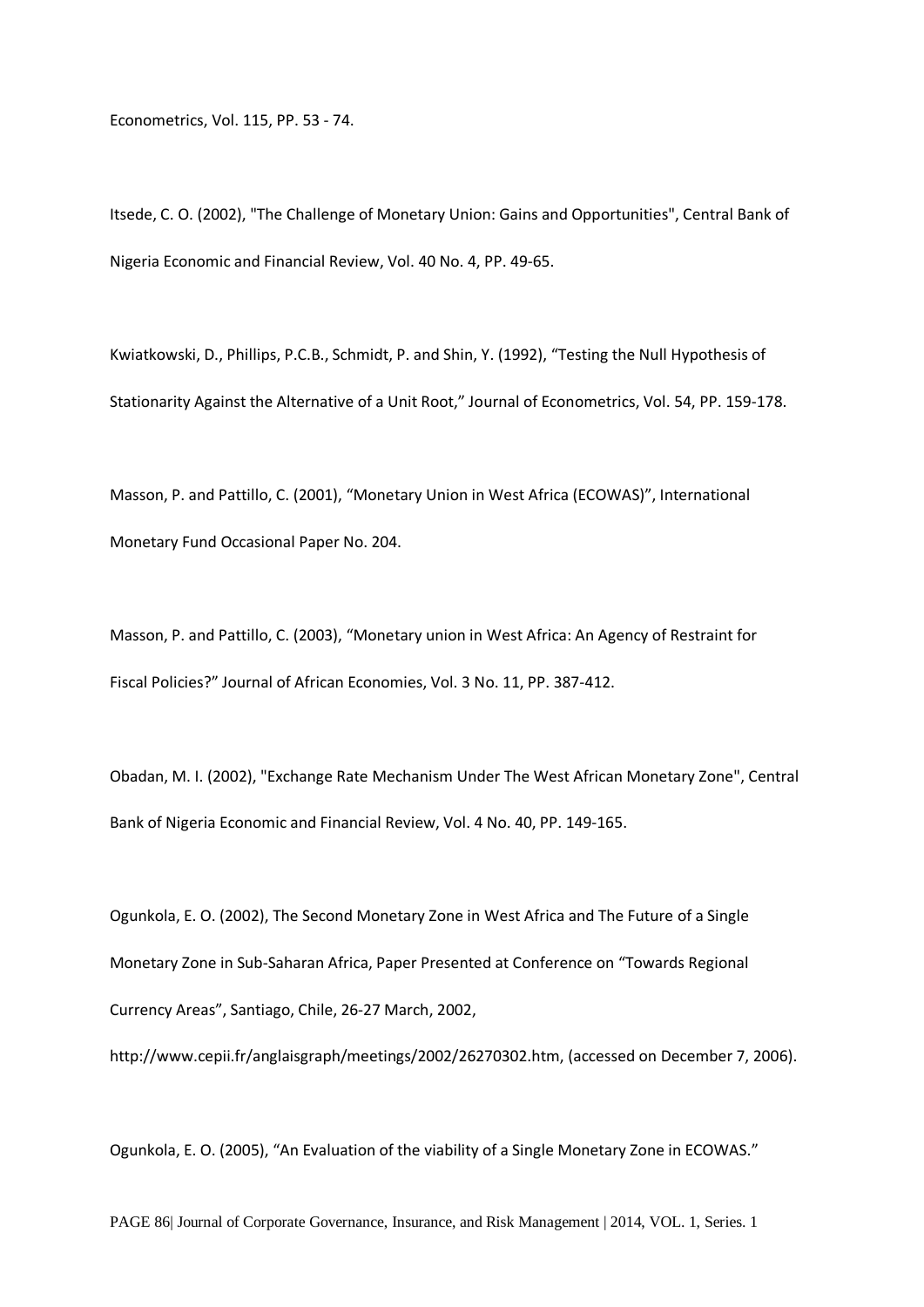African Economic Research Consortium (AERC), Research Paper 147. Nairobi.

Ojo, M.O. (2003), "Regional Currency Areas and The Use of Foreign Currencies: The Experience of West Africa", BIS Papers, Vol. 17, PP. 140-144.

Pesaran, M.H., Shin, Y. and Smith, R.P. (1999), "Pooled Mean Group Estimation of Dynamic Heterogeneous panels", Journal of The American Statistical Association, Vol. 94, PP. 621-624.

Roudet, S., Sexagaard, M. and Tsangarides, C. (2007), "Estimation of Equilibrium Exchange Rates in the WAEMU: A Robustness Approach", IMF Working Paper http://www.imf.org/external/pubs/ft/wp/2007/wp07194.pdf, (accessed on August 7, 2008).

Solomon, M and de Wet, W. A. (2004). The Effect of Budget Deficit on Inflation: The Case of Tanzania, South African Journal of Economic and Management Sciences(SAJEMS) , Vol 7 No 1 pp 100 - 116.

Vit, K. (2003). The Possibilities of Budget Deficit Financing, Paper Presented at the 11th NISPAcee Annual Conference, Bucharest Romania, April 10-12, 2003. http://unpan1.un.org/intradoc/groups/public/documents/nispacee/unpan009154.pdf ( accessed on June 24, 2013).

West African Monetary Agency WAMA (2009), "Money Supply Growth and Macroeconomic Convergence in Ecowas", http://www.wami-imao.org (accessed on June 24, 2013).